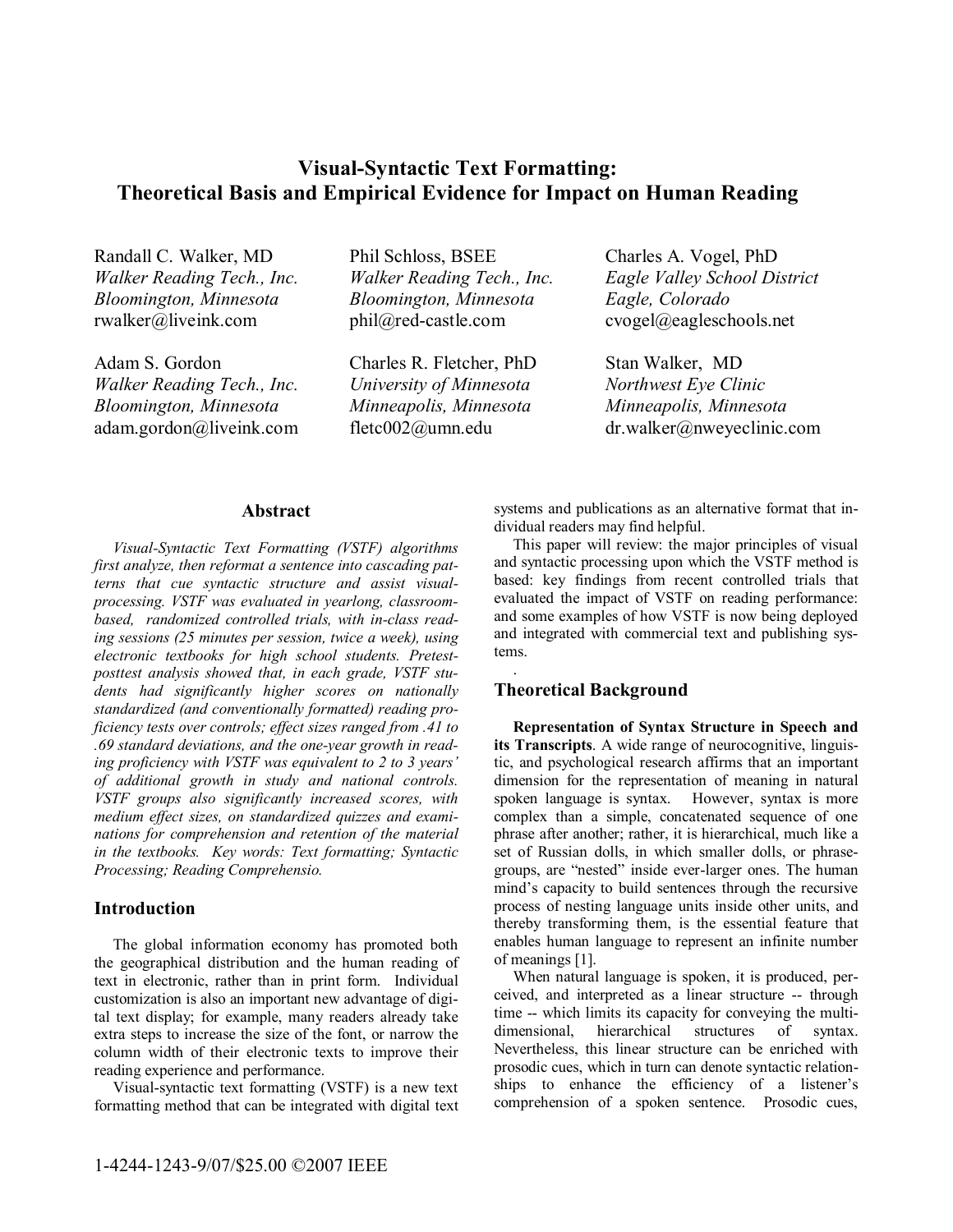which give speech a highly differentiated acoustic structure beyond the acoustic representations of the words themselves, are more subtle and multidimensional than the simple pauses that occur at major phrase boundaries, and have been shown to be powerful enough to enable listeners to accurately predict the syntactic categories of about-to-be uttered phrases, based on prosodic patterns leading up to the not-yet-uttered phrase [2] The interaction between prosodic cueing and syntactic processing during listening has been shown to dynamically affect the processes needed to attain efficient sentence comprehension [3]. Moreover, when prosodic structure is experimentally stripped away from digital audio recordings of speech, listeners' comprehension drops [4].

Up to the present time, the transcription of natural language sentences has also been linear. Within such linear scripts, some specific cues, (such as punctuation marks), denote syntactic boundaries; some (but not all) of these punctuation marks correspond to pauses and prosodic variations in spoken language.

However, when sentences become longer and more complex, working memory is overloaded, and the efficiency of comprehension can break down. (For example: *The parent of the student who got lost during the class field trip to the capitol called the principal*.) This "memory bottleneck" in language comprehension appears to arise because "hierarchical linguistic relations must be recovered from a linear input stream" [5].

**Visual Processing while Reading Block Text .** Given the conventions of writing natural language in a onedimensional linear sequence, as a direct "transcript" of spoken language that is uttered through one-dimensional time, it is not surprising that conventions for reading research have also been predicated on the visual perception of words aligned in linear sequences, across multiple rows.

As the first steps in reading, the visual perception and linguistic interpretation of words written in linear sequences, across multiple rows, are neurocognitive processes that interact in unique ways compared to the perception and interpretation of natural scenes [6, 7, 8]. In reading text in blocks of rows of words, attentional processes are strained as fixations move from one word to the next, trying to ignore those words that are above and below the targeted word, but which compete for attention while having no logical relationship to the targeted word (See Figure 1) [9, 10]. Interpretation of the next word in a sequence often encounters a "garden path" effect that requires regression to previously viewed words [11].



**Figure 1. Relative Visual Resolution at a Typical Fixation Point When Reading Block Text.** *A suurounding area of lower-resolution visual data can be perceived around the higher-resolution, central (foveal) area.*

Even the size of the parafoveal zone, (which otherwise has lower resolution visual data that can help direct the landing spot for the next fixation), shrinks when the difficulty of a viewed word, or the complexity of syntactic relationships that a viewed word might have, increases - thus impeding the efficiency of reading all the more [6].

However, in contrast to the linear-temporal medium of spoken language, visible language media, including the formatting of words on a two-dimensional display surface, are able to represent more dimensions of information than rows of words, and are also able, at the same time, to follow conventions (e.g., left to right, top to bottom) that still unambiguously maintain the linear sequence of the original natural language sentence. Moreover, the dynamic perception of such "extra-linear" structure that is built across the display's additional dimensions is able to harness more natural, and more powerful mechanisms for perceiving natural scenes and patterns [12, 13, 14].

There is evidence that users of text already use such "extra-linear" structural information to improve their comprehension of a document: they examine how many pages it has, look at figures and chapter titles, and check the index -- all before reading any of the text in a serial, linear fashion. Moreover, even within passages, it is known that first examining diagrams and tree structures of the concepts covered in the text itself are activities that increase reading comprehension of the text [15, 16, 17].

**Visual-Syntactic Text Formatting.** The purpose of VSTF is to make a sentence diagram that can similarly increase reading comprehension of the sentence itself; but it does not simply make a diagram *of* a sentence -- rather, it makes a diagram *with (and only with)* the words of a sentence, positioning the words and segments into specific locations relative to one another to create "extralinear" structural information.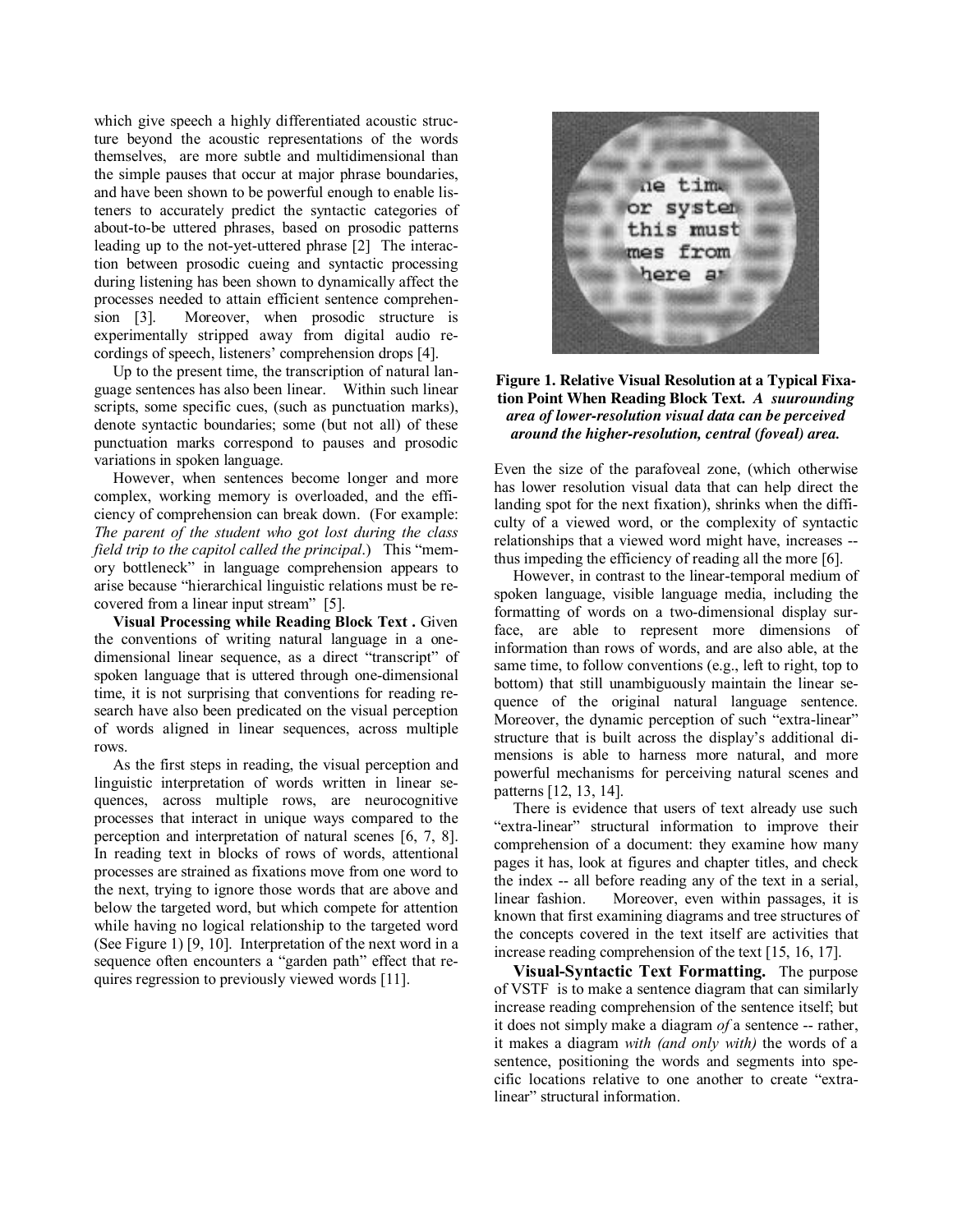When in the Course of human events, it becomes necessary for one people to dissolve the political bands which have connected them with another, and to assume among the powers of the earth, the separate and equal station to which the Laws of Nature and of Nature's God entitle them, a decent respect to the opinions of mankind requires that they should declare the causes which impel them to the separation.

### **Figure 2a. The First Sentence of the Declaration of Independence Presented with a Conventional Block Text Formatting Method.**

This extra-linear spatial structure can be initially examined, before the specific, word-by-word linear interpretation of the text. In addition, the visual contours of multi-segment cascades are designed to provide lowresolution visual cues that can be dynamically perceived in the parafoveal zone, even as the targeted word at each fixation is being directly examined and interpreted. These low-resolution parafoveal cues can denote the hierarchical syntactic relationships that exist between adjacent phrase-segments on separate rows, and even across remotely separated rows. These cues, in turn, can interact with the other dimensions of information-flow that are each dynamically combining and collaborating to enhance sentence comprehension [18, 19].

In this way, reading, unlike listening, can harness the multidimensionality of its visual medium, to dynamically represent and integrate processing of hierarchical linguistic relations that would otherwise, in speech (or in block text), need to be recovered from a linear input stream; in this way, it is possible to open up a "memory bottleneck" in language comprehension that otherwise constrains the efficiency of both listening and reading linear block text.

Moreover, by providing such "extra-linear" structural information in a transparent manner, without additional lines, symbols, or characters, this formatting method can be read continuously, without distracting or fatiguing the reader. Thus, student readers can also be exposed to a wide variety of sentence structures, each depicted in an explicit, but transparent, visual form, that enhance the student's syntactic processing and awareness, and thereby, with continued practice (such as reading one's expository reading assignments in a core content area class), strengthen long-term reading proficiency [20, 21, 22].

## **Empirical Evidence for Impact of VSTF on Reading Performance**

The VSTF method has already been studied in laboratory settings, using within-subject designs in adult readers, and in a yearlong, classroom-based controlled experiment,

**When in the Course** of human events. it becomes necessary for one people to dissolve the political bands which have connected them with another, and to assume among the powers of the earth, the separate and equal station to which the Laws of Nature and of Nature's God entitle them. a decent respect to the opinions of mankind requires that they should declare the causes which impel them to the separation.

### **Figure 2b. The First Sentence of the Declaration of Independence Presented with the Visual-Syntactic Text Formatting Method**.

involving ninth grade high school students [23]. This prior research demonstrated that VSTF can increase reading performance (increasing immediate and long-term retention of the material read in the VSTF), while also strengthening students' performance on nationally standardized (and conventionally formatted) reading comprehension tests.

In this paper, we will report additional school-based studies, which corroborated and expanded upon these initial observations.

### **Yearlong, Randomized Controlled Trials in Classroom Settings**

**METHODS: Research Site.** The site for this research was a high school in the western United States. Because this research involved the evaluation of educational interventions in a classroom setting, the research qualified for an exemption (category 1) from Federal Human Subjects research regulations. All student data were kept within the school district, and were analyzed exclusively by school district personnel. The research spanned the 2003- 2004 academic year.

**Student Demographics.** The proportion of students for whom English was a non-native language was approximately 35% in each grade. The percentage of students qualifying for free- or reduced- price lunch programs was 27.5%. Students who were taking Advanced Placement or Community College classes in History for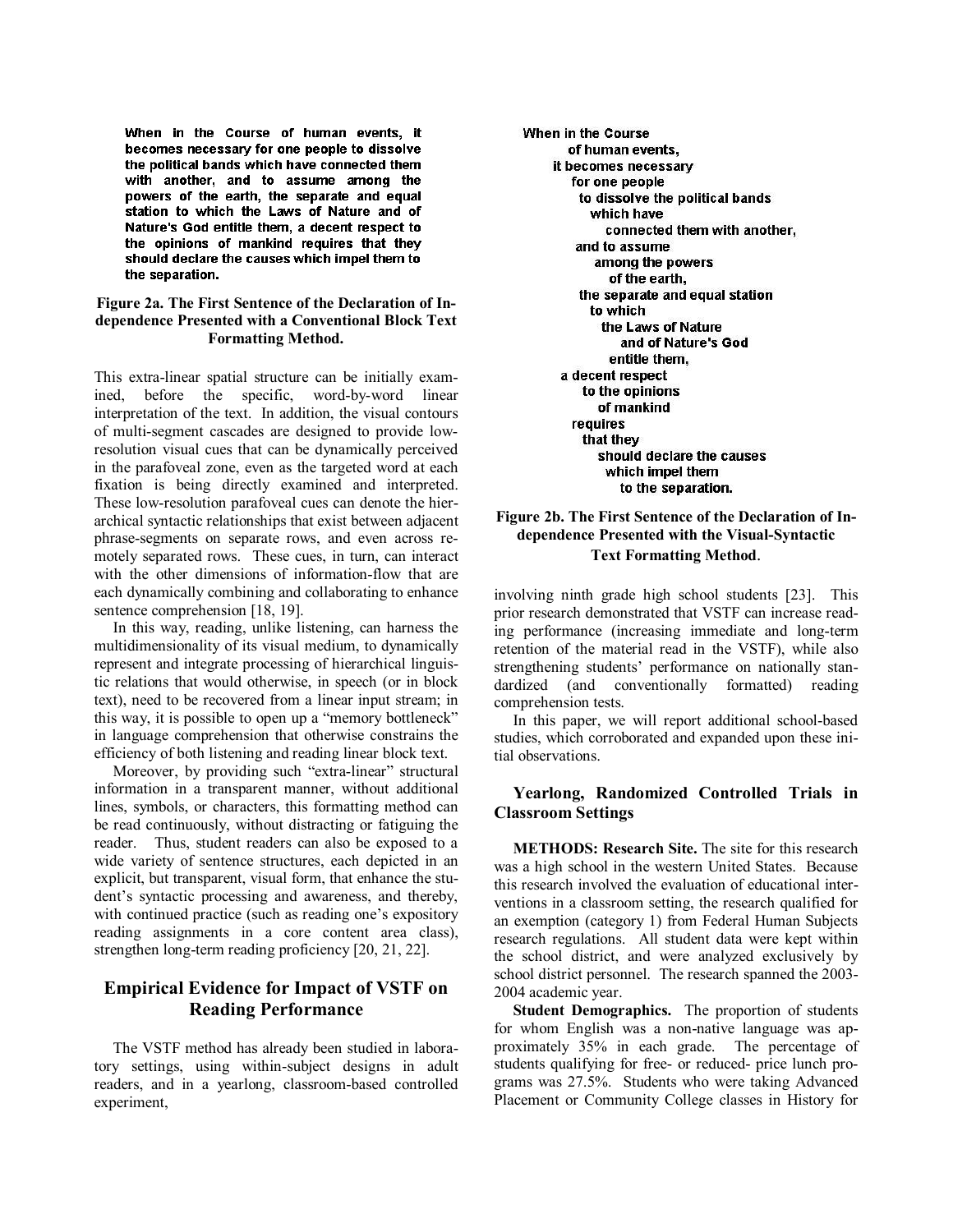college credit, and thus not taking the standard History curriculum, were studied separately; these represented approximately one-fifth of the students in each grade. Demographic data and reading proficiency test results on VSTF treatment and control students were collected prospectively, including district and state-mandated nationally standardized reading tests that were administered to students.

**Teacher Participants.** All three of the high school's social sciences teachers participated, each teaching both a control and an VSTF treatment group in the same grade. All participating teachers received basic orientation and training on the design and implementation of the study; however, there was otherwise no professional development for teachers on methods to improve reading performance with their students. One of the participating teachers provided on-site management of the study, and was the district contact for student data collection and analysis, keeping all raw data within district property**.** 

**Materials** *Texts and Reading Sessions.* The main texts were the History/Social Sciences textbooks for each grade (10 and 11). Both VSTF and block text versions of electronic textbooks were prepared on software platforms using the Microsoft Windows® operating system. Both VSTF and Block Text electronic textbook platforms permitted font enlargement, choice of dark or light background colors, and point-&-click table of contents. Block formatting for the control groups' electronic textbooks used the same number of characters per line as was found in the standard, paper-based textbook, with left margin-only justification. (See Figure 3, VSTF and Block formatted electronic textbooks).

**Computers.**Laptop computers using the Microsoft Windows® operating system were used, and the electronic textbooks were presented in Windows-based applications. Laptops were kept on a rolling cart that could be moved from classroom to classroom. Reading sessions could also be conducted in the school's computer labs, which used desktop PCs.

**Study Management and Support***.* One of the participating teachers provided on-site management of the study and was the district contact for student data collection and analysis, keeping all raw data within district property and providing the study sponsor with the final data analyses reported in this paper. The study sponsor, the technology provider for the electronic textbooks and VSTF formatting, was located over 1000 miles from the study site, and did not participate in the management of the study, making only one site visit before the study began to orient teachers to the technology. The school district's Information Technology staff provided on-going technical support for computer labs, laptops, Internet connections, and software installation; these IT staff would contact the study sponsor as needed for technical support.

**Study Design:** *Randomized Controlled Trials (RCT).*  Students taking standard history courses in  $10<sup>th</sup>$  grade  $(n=84)$  and  $11<sup>th</sup>$  grade ( $n=60$ ) were randomly assigned, using the school district's class scheduling software, to one of six (in grade 10) or four (grade 11) different class sections of History. The district used the scheduling software explicitly to achieve such randomization effects, in order to prevent "clustering" of student subgroups (e.g., groups of friends) to a particular class section or teacher. Except for the exclusion of the students who were taking the Advanced Placement and Community College History courses, no other variables were included in the software program to assign students to class sections or teachers.

There were 3 teachers for grade 10, each having two grade 10 sections. Each teacher was to have one of their sections assigned to the VSTF treatment and the other section assigned to the control condition; this assignment was made by coin-toss randomization by a district administrator not affiliated with the study, after individual student-to-class section randomization had been made. Similarly, for grade 11, there were 2 teachers (who also taught grade 10 classes). Each of these grade 11 teachers also had one VSTF treatment and one control classsection; randomization by coin-toss performed by a district administrator not affiliated with the study assigned one of the teacher's two class sections to the VSTF treatment condition, and the teacher's other section in that grade to the control condition. Rarely, section transfers were requested by individual students (before randomization of a section to a treatment condition) for personal scheduling reasons, but never exceeded one student per section.

Importantly, all of the teachers, in both grades 10 and 11, for both their individual VSTF classes and control classes, coordinated their curriculum content coverage and student testing in complete uniformity, (both between their own two types of classes and among each other), covering, week by week, identical chapters and sections for the course textbooks, which had been agreed upon in advance. All testing instruments, including quizzes given after each reading session, unit exams, and final exam were identical across all teachers at each grade, and for both VSTF treatment and control class sections.

**Intervention Method.** The intervention method consisted simply of having students read their assignments for their History course in a classroom setting. At each grade, students read during class time for approximately 50 minutes a week, usually 25 minutes within a class session that would last overall for 90 minutes every other day. For both VSTF treatment and control groups, the teacher-supervised reading sessions occurred in History classes. No electronic textbook reading occurred outside of class time; students were still free to use their paper textbooks for homework assignments. Because neither the VSTF electronic textbook nor the block electronic textbook had any images or figures, students in both the VSTF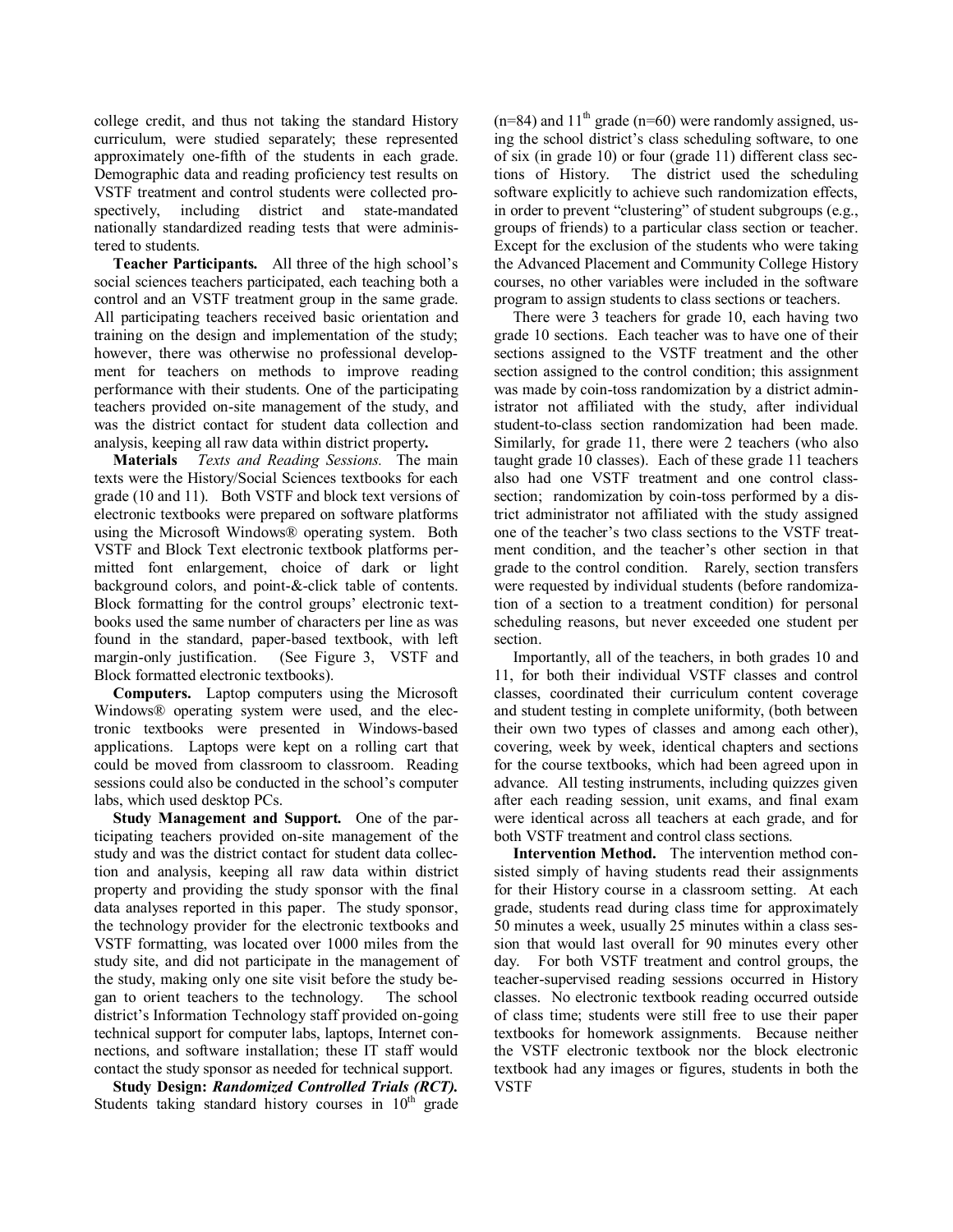

remaining territories. North of the line, slavery would be illegal; south of the line, slavery could expand. President-elect Lincoln quickly rejected the plan. Opposition to the spread of slavery united the Republican Party. Many Republicans might have turned against Lincoln if he had allowed slavery to expand. Lincoln did, however, support the part of Crittenden's plan that would protect slavery where it already existed.



**Figure 3 . Electronic Textbooks Used in VSTF Treatment Group (Above) and Control Group (Below).** *Both platforms offered optional: dark background with light text, font enlargement, search, and point -&-click table of contents. The VSTF book required about twice as many clicks to advance through a passage as the Control.*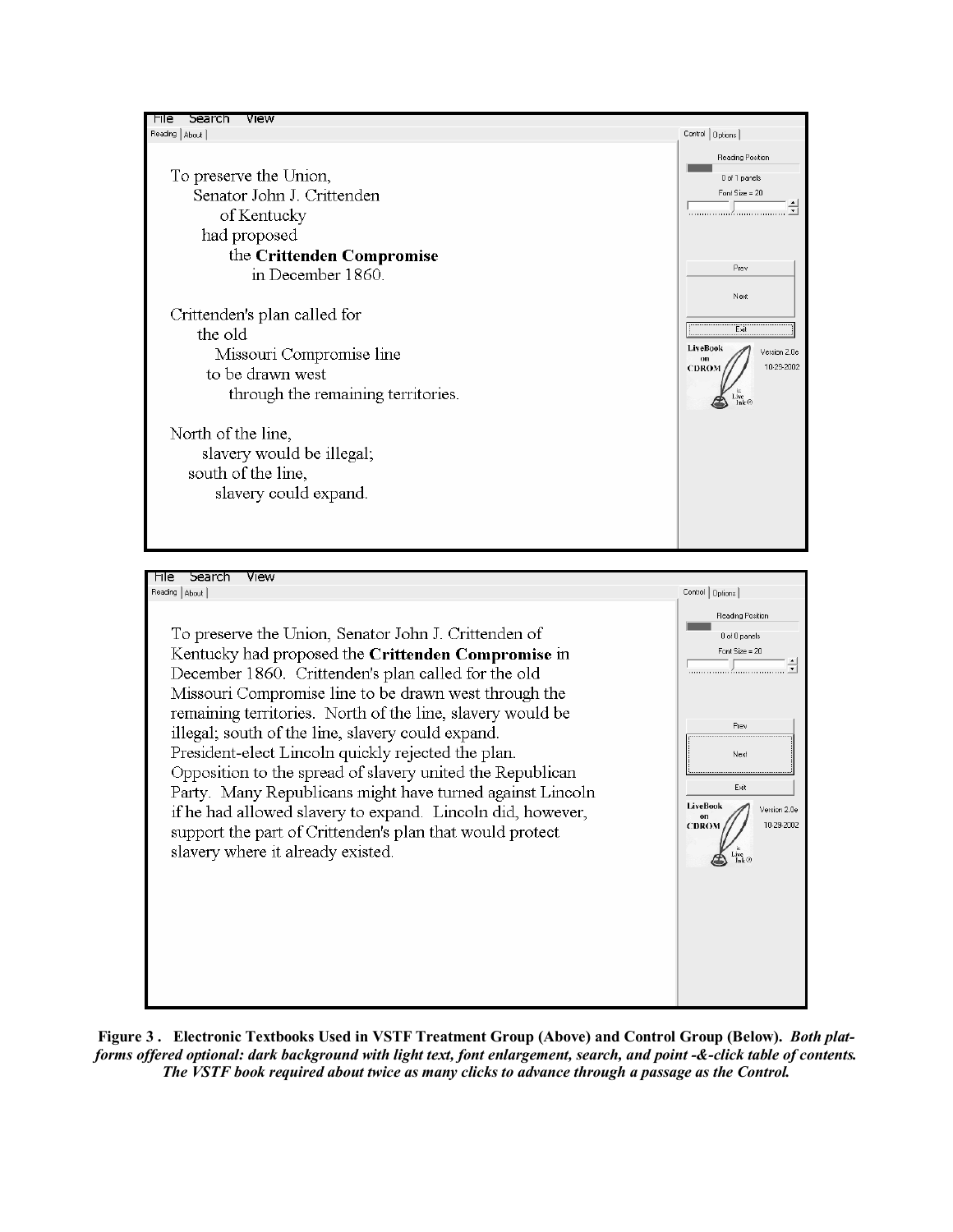treatment group and the control group were also always free to open and use their standard, paper-based textbooks in class, either to complete the assigned reading section or to examine the paper textbook's figures and images.

After each History reading session, students were given a 10-point quiz, (obtained from the publisherprovided test-generator for the textbook), which counted toward a student's grade. Because participation in the study was integrated with classroom activities, and thus controlled directly by teachers, there was no attrition, and no crossover between study groups. Fidelity to the study was validated with teacher-logs, and from the records of the quizzes themselves, which were given to students after each reading session.

**Outcomes Measurement:** *Academic Achievement* For both grades 10 and 11, it was also possible to analyze the scores of students' quizzes given after each reading session, and of students' unit exams, given approximately every 3 weeks during the year. For grade 10, (World History), there were 38 quizzes and 10 unit exams. For grade 11, (US History), there were 48 quizzes and 16 unit exams. All of these quizzes and examinations were uniform across all teachers and conditions. The quizzes and exams were generated by testgenerator software that publishers routinely provide with their textbooks.

**Outcomes Measurement:** *Transference to Reading Proficiency in Standard Format.* For several years prior to the study, the school district had already adopted the Northwest Education Association (NWEA) Measure of Academic Progress test for Reading, as a tool to assess individual student progress and to document teacher performance [24]. For this study, for grade 10, both in the control groups and VSTF treatment groups, the school district's data on the NWEA test was used for both pretest, (baseline), measurement of reading comprehension in the early fall, and for end-of-year, posttest, measurement of reading comprehension in the late spring. NWEA testing was not available for  $11<sup>th</sup>$  grade students. Therefore, for pretest measurement of  $11<sup>th</sup>$  grade students, district-based data of each student's score on the state's Survey of Academic Progress (SSAP) reading section was analyzed, using scores from the previous year; (i.e., scores from SSAP tests given in the winter of 2003, when student's were in grade 10, were used as pretests for students who were in the  $11<sup>th</sup>$  grade during the 2003-2004 academic year). Because the district required all students to take the ACT college placement test in the spring of their  $11<sup>th</sup>$  grade, (whether the student planned to go to college or not), it was possible to use the students' ACT reading section scores as a posttest measure of 11<sup>th</sup> Grade reading comprehension.

As an additional, categorical independent variable for 10<sup>th</sup> grade analysis, seven levels of district-assigned reading proficiency were also used; these proficiency levels were based on district-administered tests given in the winter of 2003, when students had been in grade 9. Importantly, all reading comprehension test passages, (NWEA, SSAP, ACT), were formatted in a conventional block formatting pattern, with the tests being taken directly as provided by the testing publishers.

**Statistical Methods:** *Baseline Equivalency.* The equivalency of VSTF treatment and control groups, at each grade, was determined by performing a one-way, between-groups ANOVA. For grade 10, equivalency testing used the Fall NWEA test. For grade 11, equivalency was determined using the SSAP results from of the winter of the previous school year.

*Reading Comprehension.* The null hypothesis in these experiments was that use of the VSTF treatment would have no effect on nationally-standardized Reading Comprehension scores. Pretest-posttest analysis of all grades was performed with an analysis of covariance, (ANCOVA), using post-test Reading Comprehension scores (NWEA for grades 10, ACT for grade 11) as the Dependent Variable, and pretest Reading Comprehension scores as the Covariate, Independent Variable.

To further adjust for the possible effects, (despite the randomization and matching procedures), of undetected clustering of factors that, in turn, might have affected posttest scores and/or response to the VSTF treatment, several categorical pretest variables, (reading proficiency level, non-native English language status, gender, high school teacher or middle school team, and various combinations of these factors), were included as Independent Variables in the ANCOVA.

The same ANCOVA with multiple categorical pretest Independent Variables was also used for analysis of individual *growth* on the NWEA test (i.e., each student's NWEA Fall to Spring difference), for grade 10.

*Group Comparisons on Quizzes and Exams.* The null hypothesis in these experiments in Grade 10 and 11 was that the use of the VSTF treatment would have no effect on cumulative academic achievement, as measured by all quizzes and unit exams given over the academic year. To test this hypothesis, scores of Quizzes and Exams given throughout the academic year in the  $10<sup>th</sup>$  and  $11<sup>th</sup>$  grade, were analyzed with a Test of Repeated Measures multivariate analysis of variance, with pretest reading comprehension as an independent variable.

*Assessment of Practical Educational Impact.* Several calculations were used to represent the practical significance of changes observed, including standardized effect size differences (Cohen's d, using pooled SD from control and VSTF treatment groups) [25], differences in nationally standardized percentile rankings, and growth in reading comprehension relative to average annual growth in nationally standardized groups.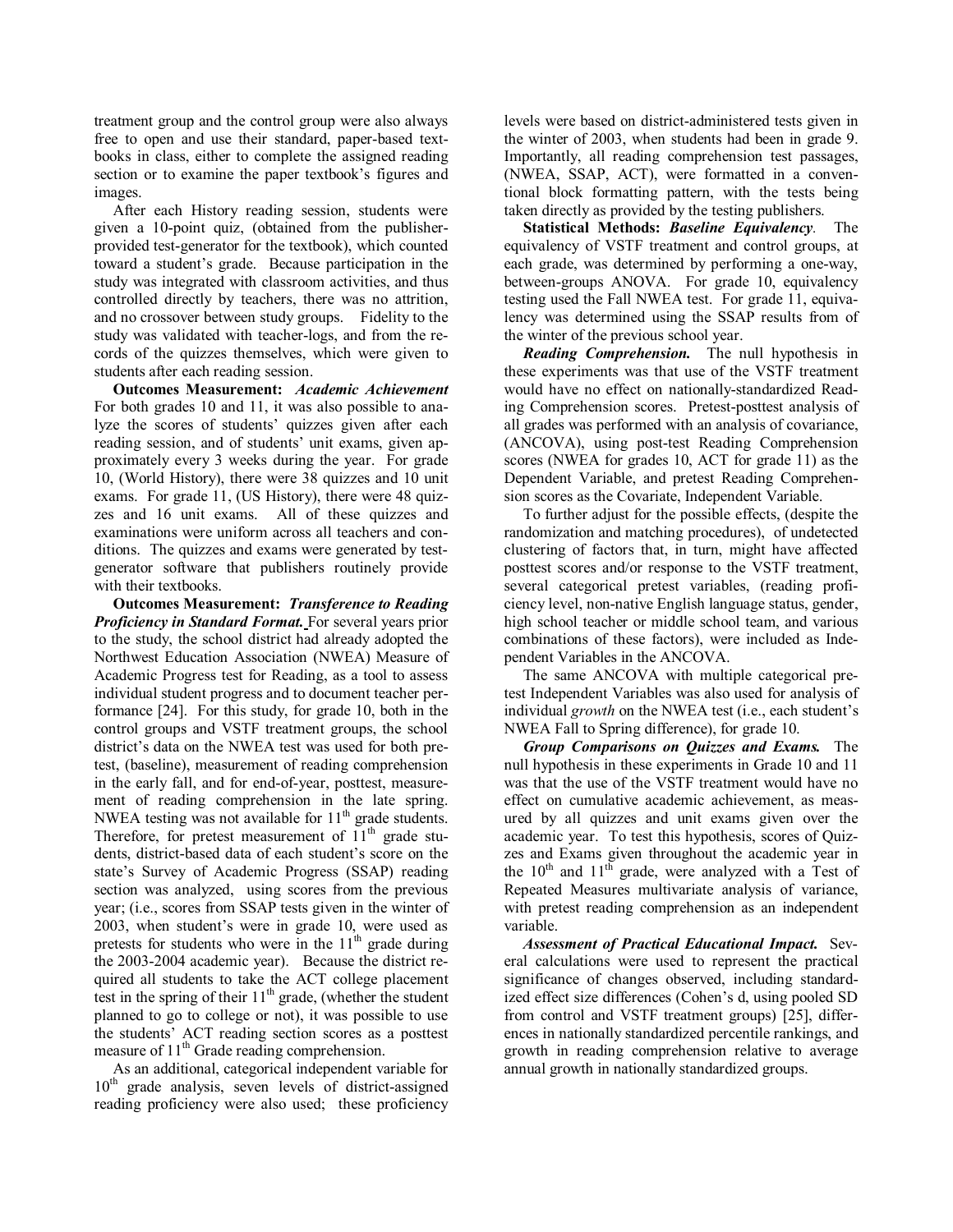*Statistics Software.* Statistical computations were performed using the Statistics Package for Social Sciences, version 10.0.

**RESULTS:** *Pretest Equivalency.* The studies for grades 10 and 11 were randomized controlled trials; although there was a possibility of pretest differences between VSTF treatment and control groups, as a function of chance, the two groups were nonetheless found to be equivalent at baseline, and had similar proportions of gender and native language subgroups in each group.

*Results on Reading Comprehension Tests.* Across both grades studied, the VSTF treatment condition was associated with statistically significant, and academically meaningful, pretest-posttest improvements in reading proficiency over controls, with medium to large effect sizes. (See Table 1).

As stated in the Methods section, several categorical variables were included as Independent Variables in the ANCOVA, in addition to the quantitative pretest Reading Comprehension score. Even with these multivariate adjustments, the ANCOVA demonstrated highly significant differences, all with  $p < 0.005$  (Tables 2 and 3). The practical and educational significance of the increases is also evident when national percentile ranking scores are used (See Table 4): whereas all groups were equivalent on the pretest measure, the median posttest scores for VSTF treatment groups were 16 to 18 national percentile-ranking points higher than controls. In grade 10, where the NWEA was available for both pretest and posttest, individual student growth in NWEA was also significantly higher in the VSTF treatment group compared to controls. Whereas growth in the control group was on par with an expected, 1-year's worth of growth compared to the NWEA's national standard controls, growth in the VSTF treatment group

was equivalent to 2 to 3 years' worth of such national control group growth.

In Grade 11, all students in the district were required to take the ACT, a college entrance exam, even though many did not plan to attend college, and the study participants did not include 17 students taking a Community College History course for college credit. Therefore, ACT performance in study participants would likely be below the national average, which is based on use as a college admissions requirement. Despite the equivalency of the 2 groups at pretest, the pretest-posttest ANCOVA showed a significant increase in ACT scores among the VSTF students, whose ACT national percentile ranking of 51.9 actually surpassed the national  $50<sup>th</sup>$  percentile (of college-bound students), and was 13 percentile points higher than the control group.

*Results on Quizzes and Unit Exams*. The RCT design made it possible to compare scores on quizzes and exams that were given regularly, and simultaneously, in both conditions throughout the academic year. The VSTF treatment groups had significant increases for both types of tests, with medium effect sizes (Tables 1). A graph illustrating the transformed variable averages of the VSTF treatment and control groups, for unit exams, in grades 10 are shown in Figure 5.

*Non-native English Language students.* Non-native English language students (ESOL) using the VSTF treatment had significantly higher scores than ESOL students in the control groups. Most ESOL students were recent (less than 3 years) immigrants from Mexico, although some had had English as a second language since early childhood.

| Table 1. Mean Scores, SD, and Effect Sizes of Differences Between                |  |  |  |  |  |  |
|----------------------------------------------------------------------------------|--|--|--|--|--|--|
| <b>Control Group and VSTF Treatment Group</b>                                    |  |  |  |  |  |  |
| on Pretest-Posttest Reading Proficiency Tests, Quizzes, and Unit and Final Exams |  |  |  |  |  |  |

| <b>Grade</b><br>(n) | <b>Measure</b>       | <b>Block Text Control</b><br>Mean<br><b>SD</b> |         | <b>VSTF Treatment</b><br><b>SD</b><br>Mean |         | <b>Student</b><br>Level<br><b>Effect Size</b><br>Cohen's d | Percentage of<br><b>VSTF Group</b><br>with Scores<br>above the<br><b>Control Mean</b> |
|---------------------|----------------------|------------------------------------------------|---------|--------------------------------------------|---------|------------------------------------------------------------|---------------------------------------------------------------------------------------|
| 10                  | Pretest NWEA         | 226.09                                         | (9.9)   | 227.28                                     | (11.8)  | 0.11                                                       | 54                                                                                    |
| (84)                | <b>Posttest NWEA</b> | 225.8                                          | (9.9)   | 233.23                                     | (11.1)  | 0.69                                                       | 74                                                                                    |
|                     | Growth NWEA          | $-0.295$                                       | (6.48)  | 6.282                                      | (7.189) | .96                                                        | 82                                                                                    |
|                     | All 38 Quizzes       | 64.31                                          | (20.9)  | 72.02                                      | (19.7)  | 0.38                                                       | 65                                                                                    |
|                     | All 10 Unit Exams    | 68.1                                           | (20.1)  | 76.56                                      | (16.26) | 0.47                                                       | 70                                                                                    |
|                     | <b>Final Exam</b>    | 63.93                                          | (15.88) | 81.18                                      | (12.32) | 1.22                                                       | 92                                                                                    |
| 11                  | Pretest SSAP10       | 679.62                                         | (35.33) | 690.94                                     | (44.25) | 0.28                                                       | 59                                                                                    |
| (60)                | Posttest ACT         | 18.35                                          | (5.01)  | 21.06                                      | (4.46)  | 0.57                                                       | 73                                                                                    |
|                     | All 48 Quizzes       | 76.38                                          | (17.62) | 81.65                                      | (15.46) | 0.32                                                       | 64                                                                                    |
|                     | All 16 Unit Exams    | 53.73                                          | (16.41) | 61.18                                      | (15.88) | 0.46                                                       | 68                                                                                    |
|                     | <b>Final Exam</b>    | 83.48                                          | (12.12) | 90.03                                      | (8.75)  | 0.63                                                       | 78                                                                                    |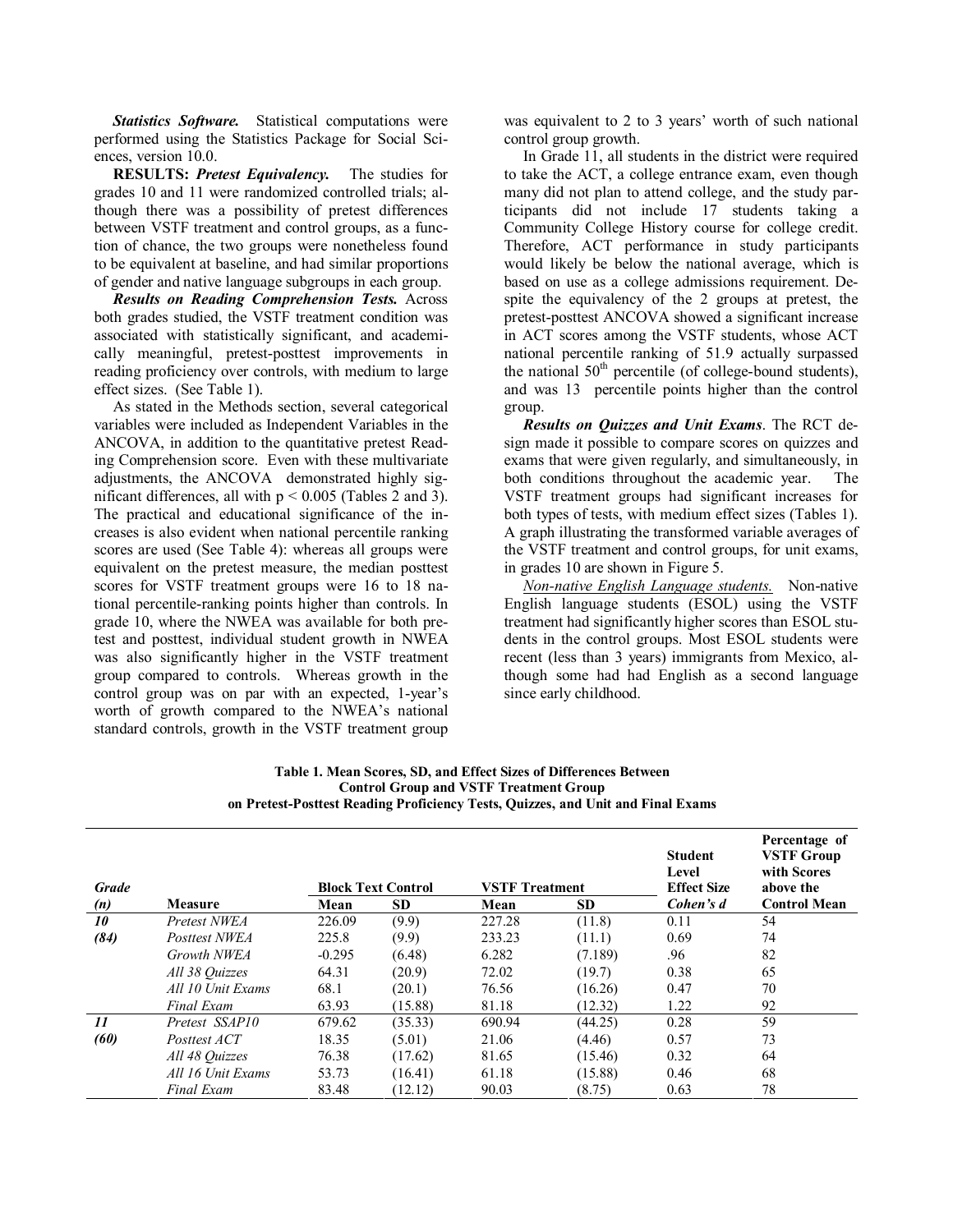| Grade 10<br><b>Dependent Variable:</b><br><b>NWEA-Spring</b><br>Source: | <b>Type III SS</b> | df           | <b>Mean Square</b> | F      | Sig. |
|-------------------------------------------------------------------------|--------------------|--------------|--------------------|--------|------|
| Corrected Model                                                         | 9354.620           | 50           | 187.092            | 7.707  | .000 |
| R Squared/Adjusted                                                      | .921/.802          |              |                    |        |      |
| Intercept                                                               | 347.892            | $\mathbf{1}$ | 347.892            | 14.332 | .001 |
| Pretest NWEA                                                            | 133.872            | 1            | 133.872            | 5.515  | .025 |
| Error                                                                   | 801.046            | 33           | 24.274             |        |      |
| Total                                                                   | 4421614.000        | 84           |                    |        |      |
| <b>Corrected Total</b>                                                  | 10155.667          | 83           |                    |        |      |

**Table 2. ANCOVA: Between-Subjects Effects, Randomized Controlled Trial, Grade 10**  *Quantitative Independent Variable (Covariate): Pretest NWEA Reading Comprehension. Qualitative (non-metric) Independent Variables: Gender, Native Language Status, Teacher, Pretest State Reading Proficiency Level.* 

| Grade 11<br><b>Dependent Variable:</b><br>ACT<br>Source: | Type III<br><b>SS</b> | df | <b>Mean Square</b> | F      | Sig. |
|----------------------------------------------------------|-----------------------|----|--------------------|--------|------|
| <b>Corrected Model</b>                                   | 747.695               | 17 | 43.982             | 2.784  | .004 |
| R Squared/Adjusted                                       | .530/.339             |    |                    |        |      |
| Intercept                                                | 67.800                | 1  | 67.800             | 4.291  | .044 |
| Pretest SSAP-10                                          | 258.270               | 1  | 258.270            | 16.347 | .000 |
| Error                                                    | 663.555               | 42 | 15.799             |        |      |
| Total                                                    | 24815.000             | 60 |                    |        |      |
| <b>Corrected Total</b>                                   | 1411.250              | 59 |                    |        |      |

**Table 3. ANCOVA: Between-Subjects Effects, Randomized Control Trial, Grade 11.** 

*Quantitative Independent Variable (Covariate): Pretest State-Standards Test for Academic Progress (SSAP) Reading. Qualitative (non-metric) Independent Variables: Gender, Native Language Status, School, Teacher.*

These students, as a group, had significantly lower pretest reading comprehension scores than native Englishspeaking students, but had relative gains with the VSTF treatment that were comparable to the gains seen in the native English-speaking students using the VSTF treatment. In effect, the gains in reading comprehension with VSTF closed about half the gap seen between native and ESOL students at baseline (see Figure 4).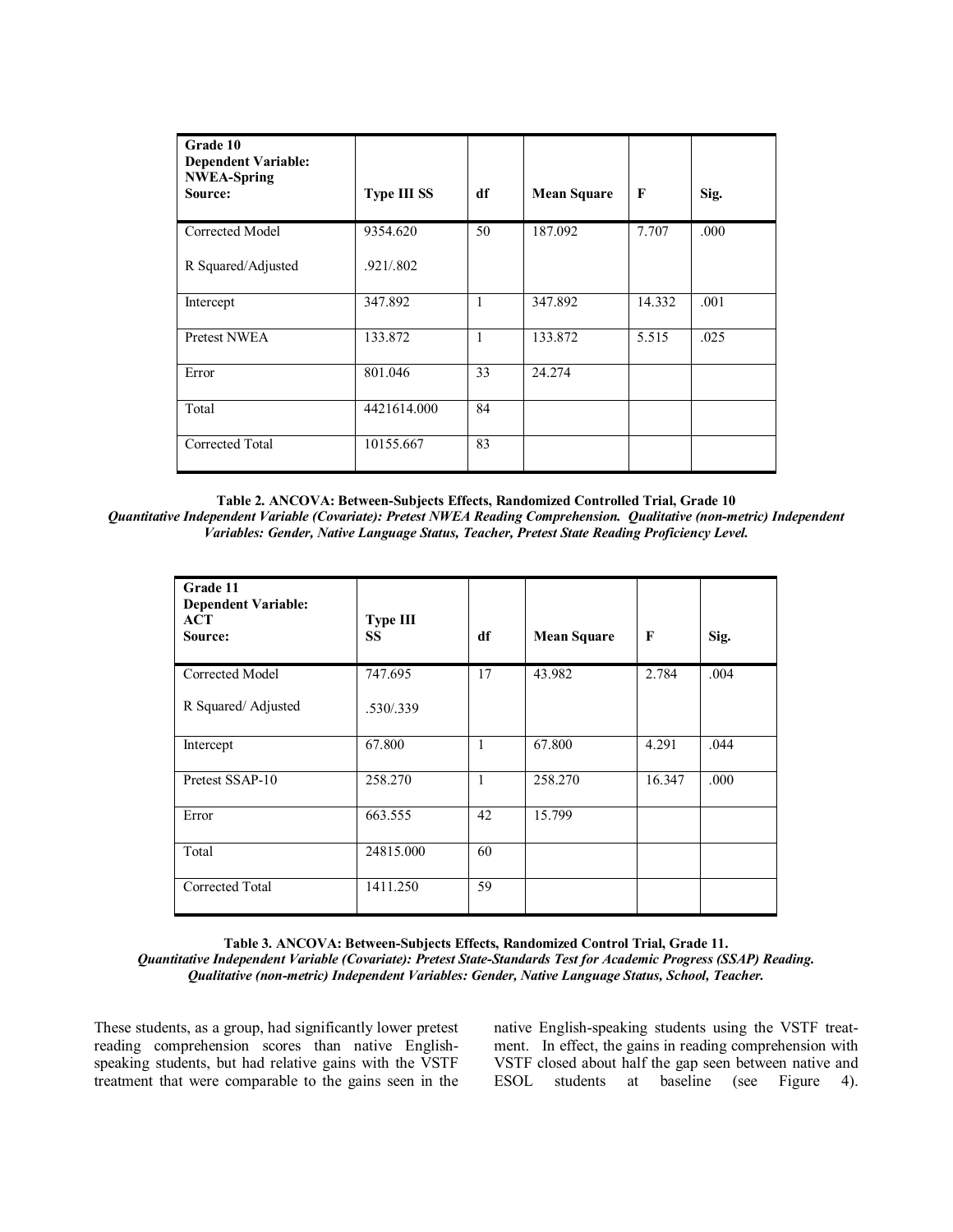

**Figure 4. Pretest-Posttest Scores, from Fall (F) to Spring (S) on the Reading Section of Measure of Academic Progress Test by Northwest Educational Association (NWEA). Comparison of Pretest-Posttest Scores in Control and VSTF Treatment Groups, in Native English (EL1) and Non-Native English (ESOL) Students, and by Gender**

In both Grades 10 and 11, ESOL students using VSTF also had proportionate gains in quiz scores and unit exam scores that were comparable to the gains seen among native-English speaking students in VSTF groups.

*Impact of Prolonged Use*. The impact of the VSTF treatment increased with longer use, particularly among lower proficiency students and ESOL students, in whom quiz scores did not rise above controls until after about 6 to 8 reading sessions. By contrast, students with higher baseline reading proficiency, and/or were native Englishspeaking, appeared to experience an immediate benefit from VSTF on quizzes and exams. Similarly, among all groups, the difference between VSTF treatment and controls in scores on unit exams during the first half of the year (effect size  $= .375$ ) was not as great as during the second half of the year (effect size  $=$  .55), suggesting again that the impact of the VSTF treatment may increase with longer use.



## Unit Exams: 10<sup>th</sup> Grade History

Figure 5. Tranformed Variable Averages for Unit Exams in 10<sup>th</sup> Grade History Students. *The Unit Exams were given every 3 to 4 weeks during the academic year*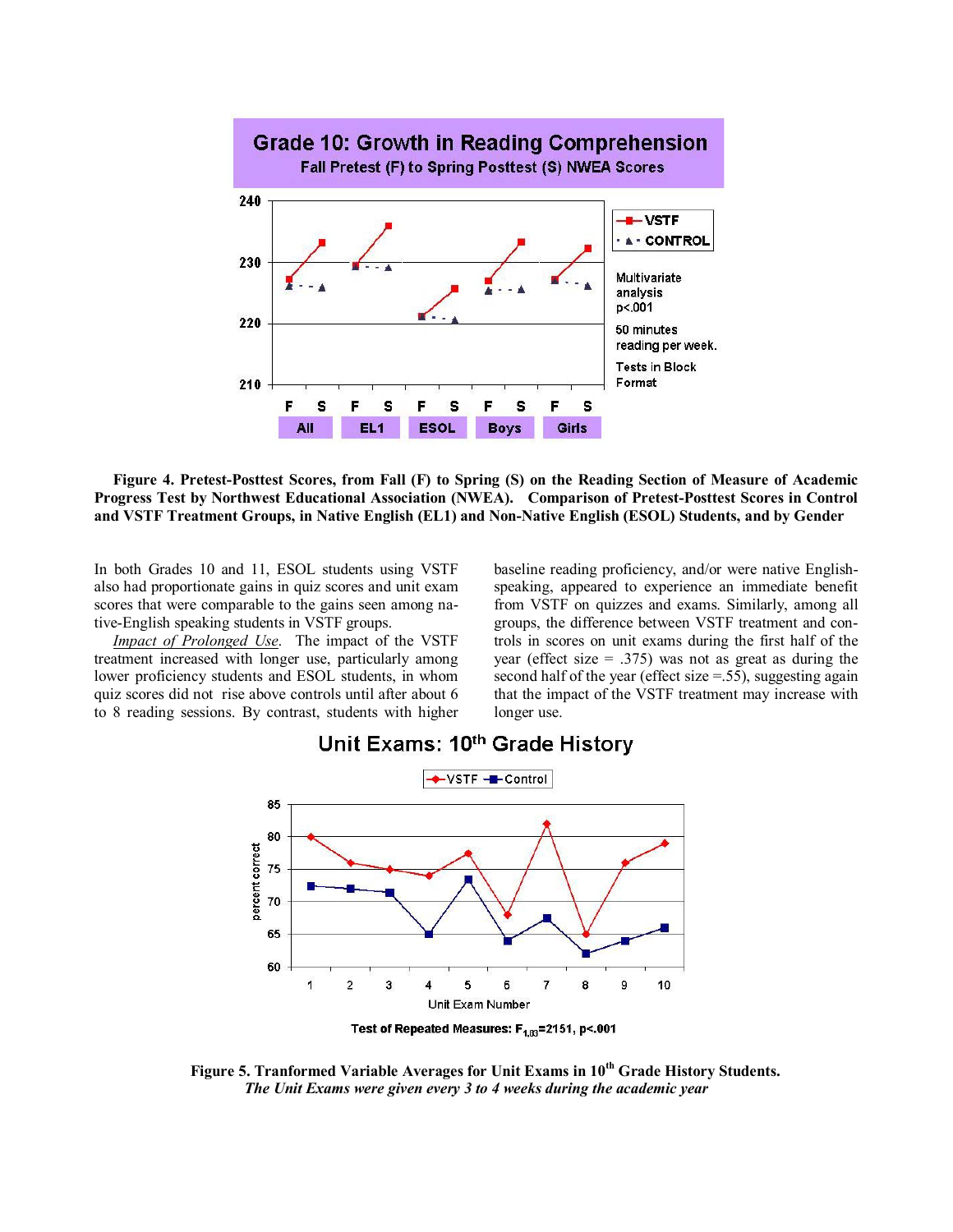

**Figure 6. Scores on Quizzes Given to Two Equivalent Groups of Advanced Placement Students, Immediately After Reach Reading Session.** *For Reading Session and Quizzes 1-4, a Lecture was given before both reading and the quiz; for Reading Sessions and Quizzes 5-8, the lecture was given after both the reading and the quiz.*

### **Pilot Study: Advanced Placement Courses**

An Advanced Placement (AP), study evaluated two equivalent groups of American History students; equivalency was determined by a PLACE test that guaranteed that students could read at a college level. The first half of the year, all students read regular textbooks independently, taking quizzes periodically. In the second half of the year, in-class reading began, one of the class sections read in the computer lab with VSTF, while the other class read from the paper textbook. Quizzes (thirty multiplechoice questions per section read) were from a test generator provided by the textbook company, and were administered directly after an in-class reading session. The data points in the graph in Figure 5 represent scores for the second semester only. For first 4 quizzes of the second semester, students from both the control group and the VSTF group were listening and taking notes from a teacher's lecture about the section topic; then the readingwas used as a backup to the lecture and the quiz came right after the reading session (LECTURE-READ-QUIZ). For quizzes 5 through 8, the teacher reversed the process, having students in both groups read and take a quiz first, and then the teacher lectured to the section as a backup (READ-QUIZ-LECTURE). The experiment showed that, for quizzes 5-8, without the auditory, traditional instruction, the AP students in the control group dropped quiz score averages, dramatically. By contrast, the students in the VSTF (Live Ink) group maintained high quiz scores even without having the lecture before the quiz. The graph in Figure 5 was generated from a repeated measures

analysis; the ANOVA compares between subjects effects for every data point during the second semester experiment, regardless of the lecturing sequence. (VSTF versus Control for all 8 quizzes:  $F = 28.891$ ,  $p < .001$ , ANOVA, between subjects).

| <b>GRADE</b><br><b>POSTTEST</b> | 10<br><b>NWEA</b> |       | 11<br>ACT   |             |
|---------------------------------|-------------------|-------|-------------|-------------|
| <b>GROUP</b>                    | <b>CNTL</b>       | VSTF  | <b>CNTL</b> | <b>VSTF</b> |
| (N)                             | (40)              | (44)  | (31)        | (29)        |
| Mean                            | 51.95             | 65.38 | 38.66       | 51.94       |
| <b>SEM</b>                      | 3.11              | 3.93  | 4.88        | 3.93        |
| Median                          | 54.00             | 72.00 | 31.00       | 47.00       |
| SD                              | 20.61             | 24.87 | 26.28       | 21.85       |
| <b>Minimum</b>                  | 2.00              | 9.00  | 6.00        | 11.00       |
| Maximum                         | 87.00             | 98.00 | 90.00       | 90.00       |

**Table 4. Posttest Reading Proficiency Scores, as National Percentile Rankings.** *Groups (Control CNTL) and VSTF were equivalent at Pretest testing. These Grade 11 students did not include those taking Advanced Placement History.*

### **Discussion**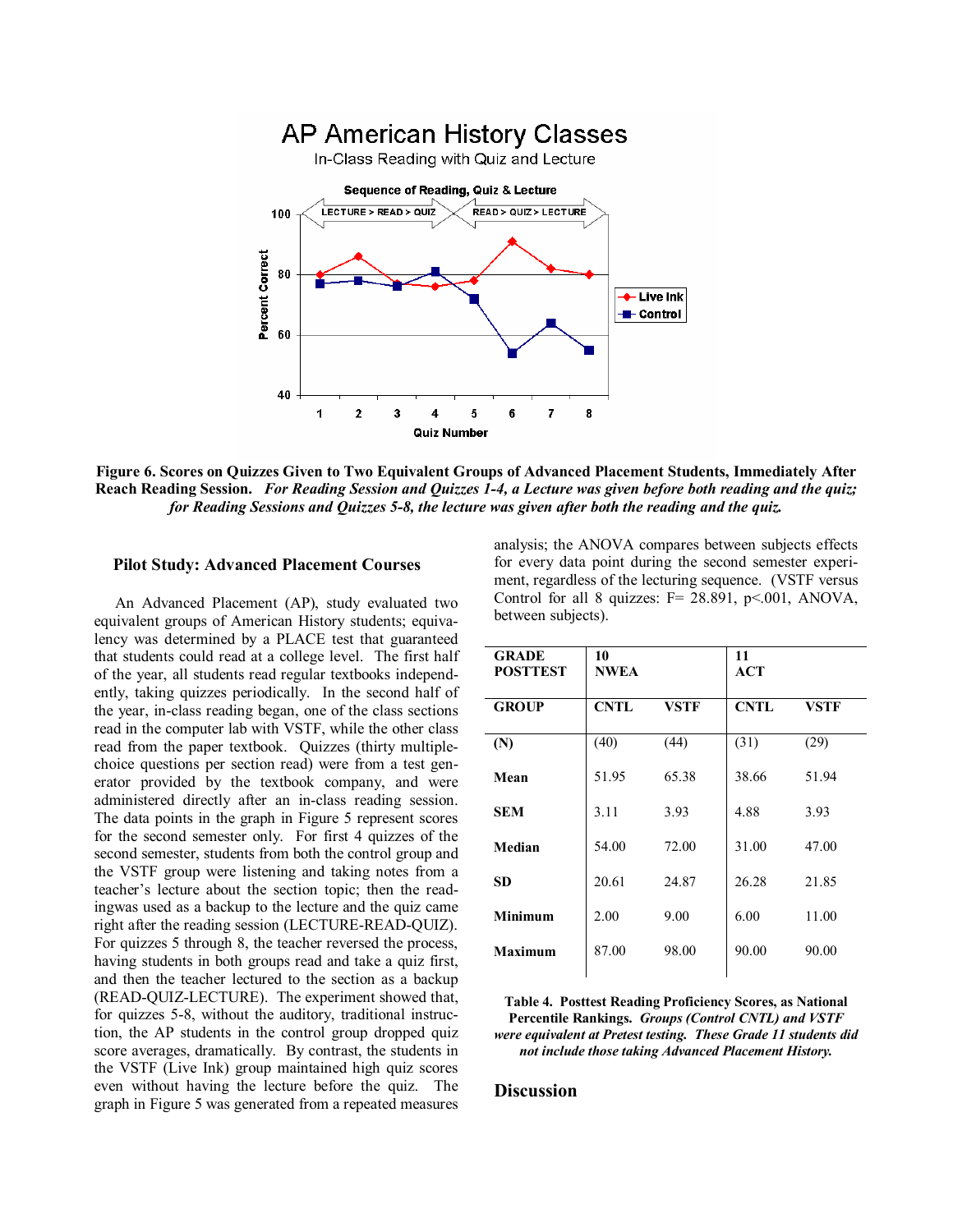These two randomized controlled trials demonstrated that the direct use of the VSTF method in textbooks enables students to score higher on the quizzes and exams that textbook publishers provide to assess academic achievement in content areas covered by the textbooks. At least 6 reading sessions may be required before poorer readers and/or non-native English learners experience a measurable benefit from VSTF, whereas better readers appear to benefit with the first session.

These RCTs also demonstrated that regular, frequent (2 or 3 times per week), but relatively short duration (25 minute) reading sessions, over 8-months in a standard academic year, in which the reading material is reformatted in visual-syntactic cascading patterns, can improve students' reading proficiency, as measured by a nationally standardized test (NWEA) commonly used to assess Adequate Yearly Progress, as well as by college entrance examination (ACT) reading tests. Because such standardized tests are formatted in a conventional block-text format, this regular use of VSTF text appears to transfer to a long-term, format-independent increase in reading proficiency. This is especially notable because, on a national level, year-to-year progress in reading proficiency diminishes to nearly zero by the  $9<sup>th</sup>$  grade.

This research also found that, compared to native English language students in the control groups, non-native English language students in the VSTF treatment groups closed about half the gap in reading proficiency found between these groups at pretest testing. Both students with higher pretest reading comprehension and with lower pretest reading comprehension scores had significant improvements in reading comprehension with VSTF compared to controls. Boys and girls benefit to a similar degree. Pilot studies in high school students with relatively high proficiency compared to their peers, but who nonetheless can be challenged when reading college textbooks, also appear to benefit from VSTF.

### **Limitations of the current study.**

This study involved only a single, but demographically diverse, rural-suburban school district in the southwestern area of the United States. Although it has several demographic variables that are common in US schools today, additional research is needed to confirm that similar results can be seen in more extreme conditions, such as urban areas with higher rates of schoollunch program students, or a higher rate, or more diverse range, of non-native English students, (i.e., other non-English languages besides Spanish).

The differences seen are unlikely to be the result of a Hawthorne effect from the novelty of reading from computer laptops, because both the VSTF treatment and control groups had access to laptops in the classroom throughout the study. Students in both of these "intent to

treat" groups also had the option of reading from their paper textbooks at any time; for example, if they wanted to examine charts or maps. Notably, after several months into the study, large numbers of students in the control group, but none in the VSTF treatment group, began to read from the paper textbooks only, letting their available laptops remain on the storage cart. These control students reported, in a survey given several months into the study, that it was the lack of images in the laptop version of the textbook that led to their preference for the paper textbook. However, the students in the VSTF treatment group, who did not go back to their paper textbooks, (although they always had the option to do so), did not complain of such lack of images in their VSTF laptop textbooks. The differences we observed between the VSTF treatment group, (who used laptop textbooks all year, even without images), and the control group, (who, despite having yearlong access to laptops, preferred paperbooks), are unlikely to be the result of less time on task, because both groups had identical schedules for teacher-supervised, in-class reading sessions. Finally, the differences observed are also unlikely to be the result of control group demoralization, because the control group in the  $10^{th}$  grade nevertheless performed as well as  $10^{th}$ grade national controls on the NWEA.

In this RCT, the high school students in both VSTF treatment and control groups were permitted, if they wished, to read passages aloud, in a low voice, as long as neighboring students did not object to the practice. Many students in the VSTF treatment group, particularly lower level or non-native English students, adopted this practice of reading aloud softly, at least for their initial reading of the text. By contrast, very few of the students in the control groups adopted this practice, and even resisted to do so when this was suggested. It is possible that some of the benefits seen with the VSTF group, particularly in lower level readers, were due to a "visual scaffolding" effect that supported students' reading aloud, a practice that, in turn, was the primary agent for the observed increase in reading comprehension. However, the VST method also improved scores among better readers, who usually did not adopt the reading aloud practice.

#### **Practical Implementation**

This research also demonstrates that classroom-based delivery of the VSTF treatment is feasible. The computer systems, (sets of laptops on rolling carts), used for in-class reading are already widely available from major educational technology providers, and their prices continue to decline. The VSTF method will also be easily implemented on yet lower-cost educational "appliances" now in development, on mobile, hand-held computers and video media players, and larger screen cell-phones.

The primary purpose of using in-class reading sessions in this research was to assure that students actually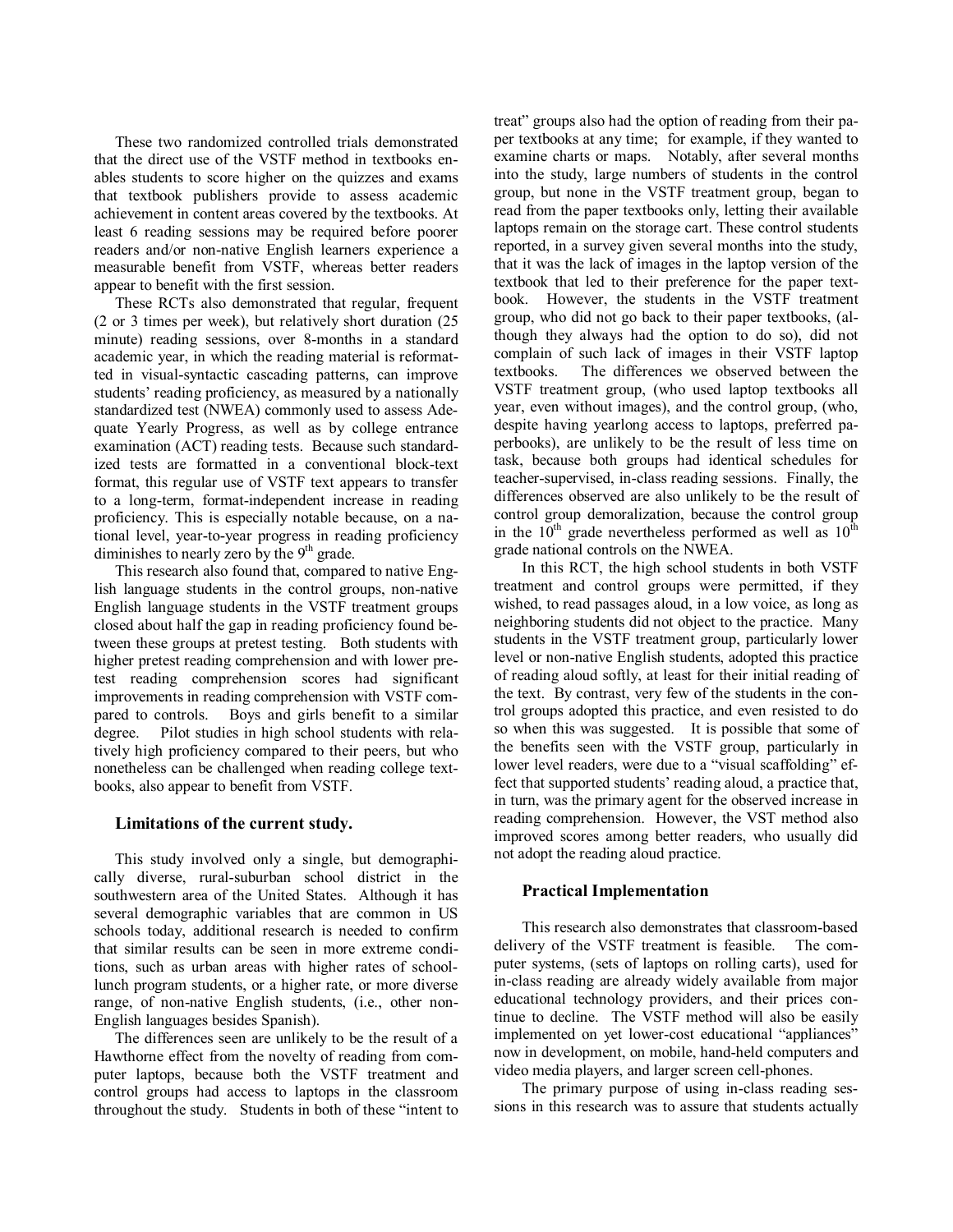read their texts and took quizzes immediately after their reading sessions. Other than orientation of participating teachers to the logistics and implementation of the study, there was no professional development or teacher training in this study that provided teachers with new methods to improve student reading that were based on the VSTF format. However, even though this study did not examine the effect of building a curriculum around the possibility of using VSTF, it is possible that particular teaching methods , (not only in textbook reading, but for all types of reading and writing that involve digital texts), could be developed that will achieve greater educational impact. It is also possible that VSTF texts can enhance students' homework reading assignments, without direct teacher supervision. All of these questions merit further empirical research.

The VSTF feature is now available as reading tool on electronic textbooks across every major subject area, from grades 3 through 12, by several US educational publishers, and on an expanding list of college electronic textbooks. In these high-volume, but less ephemeral educational publications, additional fabrication steps are needed to fully integrate the VSTF feature with other instructional and digital elements of the content. Dedicated software parsing engines and special fabrication tools have been developed to meet the special needs of this industry.

Also now available is a a user-directed, parse-on-thefly capability, which provides access to parsing engines over the Internet, in real-time. Thin-client applications permit a reader to select several pages of text at a time, and receive back, within seconds a version of the text that has been transformed with the VSTF format. Derivatives of this parse-on-demand technology are now being adapted for special news and information web-based portals, and for internal use in large systems, such as legal and medical record systems, where digital text is used.

#### **Future Research**

Further research is also needed to better understand the mechanisms and optimal conditions by which the VSTF method can improve reading performance. How does the availability of VSTF text affect eye-movement, visual, lexical, syntactic, and discourse processes, and the dynamic collaborative interactions between these processes? At what age should VSTF optimally be introduced? How does VSTF interact with student improvements in fluency, syntactic awareness, and higherlevel discourse processes? Does the improvement in reading comprehension endure without needing to continue using VSTF after the first year? Can further increases be seen if the method is used over more than one year? If the VSTF method enables students to read material that would have otherwise been too difficult for them without it, then, can this new, higher level of reading proficiency, in turn, enable them to attempt even more difficult material, for which the VST method would help them yet again?

The VSTF method is major departure from established text formatting conventions, including more recent methods based on digital typography [26] . It is the most fundamental change in written-language symbol arrays since medieval scribes inserted spaces between words more than 1000 years ago -- a change that also significantly improved text readability for many readers [27, 28]. Nevertheless, the present study demonstrates that the VSTF can be practically implemented, using computers that are becoming affordable for a large majority of the US population, and in actual classroom settings, not just the laboratory. Therefore, it can be expected that the VSTF method will be used across a wider range of texts than just textbooks in the classroom.

Moreover, reading remains a challenge for many adults, even for many who graduate from college. In a recent survey of adult literacy, the US Department of Education found that the proportion of *college graduates* who can read at a proficient level has dropped, in the past decade alone, by one-fourth, from 40 percent to 31 percent [29]. In addition, *more* people in the global economy are reading English as a *non*-native language than as a native language; even among those highly educated in English as a second language (e..g, Scandinavian physicians), reading comprehension diminishes by at least 25 percent compared to reading the same text in one's native language [30]. Because syntactic awareness is an important, independent predictor of sentence comprehension when reading in a non-native language, the visualsyntactic cues of VSTF can assist non-native readers in a task that directly augments sentence comprehension [31]. Finally, over half the sentences in the technical material used in today's information economy require complex syntactic structures, which challenge many readers, but which are refractory to editorial simplification [32, 33].

Therefore, the VSTF method may play a central role in improving reading performance across a wide range of ages and readers, as well as types of electronic text media. For these reasons, additional research on the basic neurophysiology of reading in VSTF will be of interest.

## **References**

[1] Hauser, M.D., Chomsky, N., & Fitch, W.T. (2002). The faculty of language: What is it, who has it, and how did it evolve? *Science*, *298*, 1569–1580.

[2] Ferreira, F., & Anes, M. (1994). Why study spoken language? In (M.A. Gernsbacher (Ed.), *Handbook of psycholinguistics* (ch. 2, pp. 34–36). San Diego, CA: Academic.

[3] Steinhauer, K. , Alter, K., & Friederici, A. D. (1999) Brain potentials indicate immediate use of prosodic cues in natural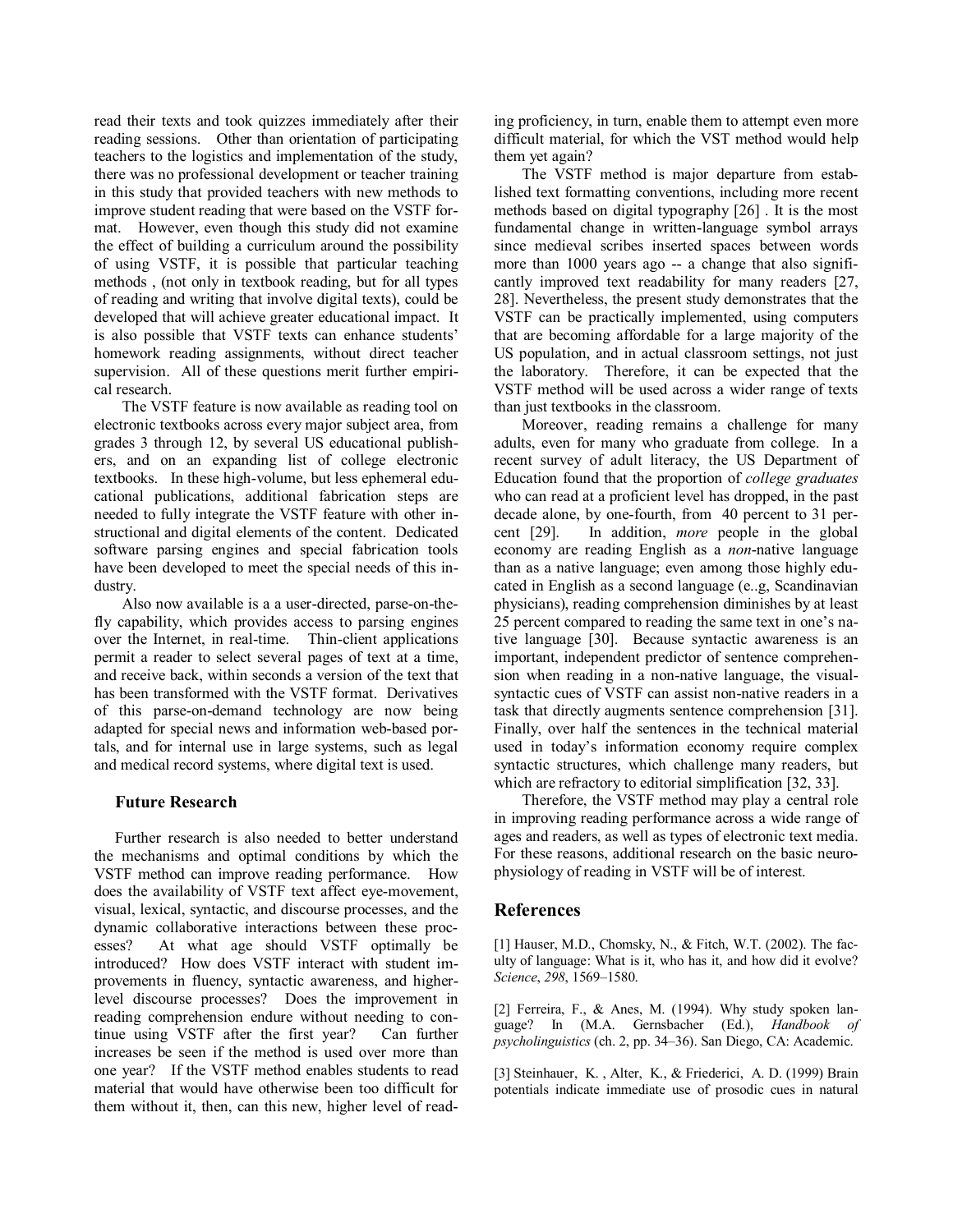speech processing. *Nature Neuroscience* vol. 2 (2): 191-196. February 1999.

[4] Cutler, A.D., Dahan, D., & van Donselaar, W. (1997). Prosody in the comprehension of spoken language: A literature review. *Language and Speech*, *40*, 141–201.

[5] Grodner, D. & Gibson, E. (2005). Consequences of the Serial Nature of Linguistic Input for Sentential Complexity. *Cognitive Science: A Multidisciplinary Journal.* Vol 29(2) Mar-Apr 2005, 261-290.

[6] Effects of foveal processing difficulty on the perceptual span in reading: Implications for attention and eye movement control. Journal of Experimental Psychology: Learning, Memory, and Cognition. Vol 16(3) May 1990, 417-429. Henderson, John M; Ferreira, Fernanda.

[7] Caplan D (2004). Functional Neuroimaging Studies of Written Sentence Comprehension. *Scientific Studies of Reading*, *8*(3), 225–240.

[8] Rayner, K.; Kambe, G.; Duffy, S. A. (2000) The effect of clause wrap-up on eye movements during reading. *The Quarterly Journal of Experimental Psychology A: Human Experimental Psychology.* Vol 53A(4) Nov 2000, 1061-1080.

[9] Vidyasagar, T.R., & Pammer, K. (1999, April 26). Impaired visual search in dyslexia relates to the role of the magnocellular pathway in attention. *Neuroreport* 10(6), 1283-1287

[10] Horowitz, T.S., & Wolfe, J.M. (1998). Visual search has no memory. *Nature*, *394*, 505–507

[11] Rayner K, Chace KH, Slattery TJ, Ashby J (2006). Eye Movements as Reflections of Comprehension Processes in Reading. *Scientific Studies of Reading, 10*(3), 241–255

[12] Tabor, W & Tanenhaus, M. K.(1999) Dynamical models of sentence processing. *Cognitive Science: A Multidisciplinary Journal.* Vol 23(4) Sep-Oct 1999, 491-515.

[13] Bringuier V, Chavave F, Glaeser L, Fregnac Y, (1999). Horizontal propagation of visual activity in the synaptic integration field of area 17 neurons. *Science* 283: 695-699. 29 Jan 99.

[14] Engbert R, Nuthmann A, Richter EM, and Kliegl R. (2005). SWIFT: A Dynamical Model of Saccade Generation During Reading. *Psychological Review,* 112 (4): 777–813

[15] Guri-Rozenblit, S (1988). Impact of diagrams on recalling sequential elements in expository texts. Reading Psychology. Vol 9(2) 1988, 121-139.

[16] Guri-Rozenblit, S (1989) Effects of a tree diagram on students' comprehension of main ideas in an expository text with multiple themes. *Reading Research Quarterly*. Vol 24(2) Spr 1989, 236-247.

[17] Moore, P.J. ; Chan, L. K; Au, W. K. (1993) High school students' use of diagrams during reading.. *Journal of Research in Reading.* Vol 16(1) Feb 1993, 57-71.

[18] Keller, T.A., Carpenter, P., Just, M.A. (2001). The neural bases of sentence comprehension: A fMRI examination of syntactic and lexical processing. *Cerebral Cortex*, *11*(3), 223–237.

[19] Hale, J. Uncertainty About the Rest of the Sentence. (2006) *Cognitive Science: A Multidisciplinary Journal*. Vol 30(4) Jul-Aug 2006, 643-672.

[20] McBride, R.(1976) Visual phrasing cues as an aid to comprehension of simple and complex sentences by learning disabled and normal pupils. *Journal of Research & Development in Education.* Vol 9(Mono) 1976, 109-110.

[21] Mokhtari, K. Thompson, H. B. (2006) How Problems of Reading Fluency and Comprehension Are Related to Difficulties in Syntactic Awareness Skills Among Fifth Graders. *Reading Research and Instruction.* Vol 46(1) Fal 2006, 73-94.

[22] Laberge, D., & Samuels, S.J. (1974). Toward a theory of automatic information processing in reading. *Cognitive Psychology*, *6*, 293–323.

[23] Walker, S., Schloss, P., Fletcher, C.R., Vogel, C.A., & Walker, R.C. (2005, May/June). Visual-Syntactic Text Formatting: A new method to enhance online reading. *Reading Online, 8*(6). Available at: http://www.readingonline.org/ articles/art\_index.asp?HREF=r\_walker/index.html

[24] Northwest Evaluation Association (2004). *Reliability and Validity Estimates: NWEA Achievement Level Tests and Measures of Academic Progress.* Northwest Evaluation Association. Lake Oswego, Oregon . Document available at: http://www.nwea.org/assessments/researchbased.asp

.

[25] Olejnik S & Algina J. (2000). Measures of Effect Size for Comparative Studies: Applications, Interpretations, and Limitations. *Contemporary Educational Psychology* 25**,** 241–286

[26] Knuth DE & Plass MF (1981). Breaking Paragraphs Into Lines. *Software — Practice and Experience* 11: 1119–1184 (1981). Reprinted as ch. 3 of *Digital Typography*, p. 67–155.

[27] Manguel, A. (1996). *A history of reading*. New York: Penguin.

[28] Saenger, P (1997) *Space Between Words: The Origins of Silent Reading.* Stanford University Press. Stanford, California.

[29] US Department of Education, National Center for Educational Statistics (2005). *The Health Literacy of America's Adults.* Available at: http://nces.ed.gov/pubsearch/pubsinfo.asp?pubid=2006483

[30] Gulbrandsen, P, Schroeder, TV, Milerad, J, & Nylenna, M. (2002). Paper or screen, Mother Tongue or English: which is better? A randomised controlled trial. *JAMA*, 287(21), 2851- 2853

[31] LeFrancois P and Armand F, (2003). The role of phonological and syntactic awareness in second-language reading: The